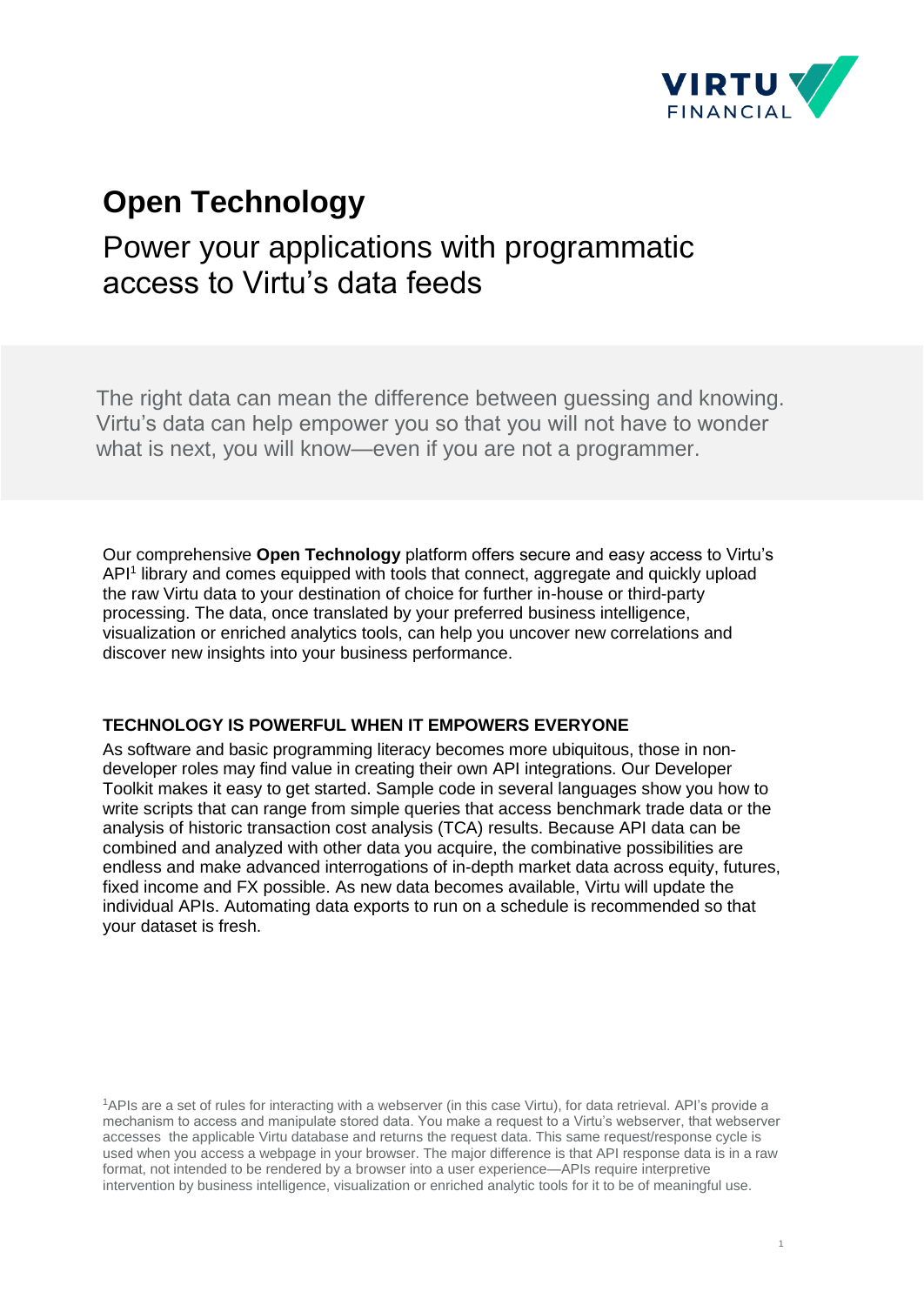

#### **API LIBRARY: A MILLION POSSIBILITIES**

Our list of native data sources is expanding. Simply select your data source(s) and start downloading data that you can use in your preferred destination including third-party business intelligence, visualization or enriched analytics tools.

#### **Open Technology Platform**

| $\equiv$ $\bigcirc$ Open Technology                                                          |                                                                                 |                                     | ₩<br>John Smith                                                                                                                                                                       |  |
|----------------------------------------------------------------------------------------------|---------------------------------------------------------------------------------|-------------------------------------|---------------------------------------------------------------------------------------------------------------------------------------------------------------------------------------|--|
|                                                                                              | <b>Open Technology</b>                                                          | $\equiv$ $\bigcirc$ Open Technology | ₩<br>John Smith                                                                                                                                                                       |  |
|                                                                                              | Power your applications with progra                                             | $\leftarrow$ Back                   | <b>BinData</b><br>ion (Latest)                                                                                                                                                        |  |
| All<br><b>Models</b><br><b>Market Data</b>                                                   | Data Analytics                                                                  | <b>Methods</b>                      | protocol: REST, transport: HTTP<br>Overview                                                                                                                                           |  |
|                                                                                              |                                                                                 | $A$ REST<br>Post                    | Market-data based API that provides access to user-defined aggregated bin analytics. This includes interval volume and                                                                |  |
| AuctionMarketImpactData<br>Multi-asset ACE market impact estimates                           | <b>BinData</b><br>Retrieve various price and volume:<br>over user defined-bins. |                                     | price, bin high and low prices and buy/sell depth of book.<br><b>API Reference</b>                                                                                                    |  |
| Models                                                                                       | Market Data                                                                     |                                     | To get you started we've included some sample code below. The Virtu REST API can be used with any programming<br>language. For additional examples please contact your coverage team. |  |
|                                                                                              |                                                                                 |                                     | https://qa.virtu.com/api/rest?version=1&category=analytics&endpoint=binData&method=POST<br>URL:<br>Copy                                                                               |  |
|                                                                                              |                                                                                 |                                     | $C\bar{v}$<br>Python<br>$\mathbf R$<br>Java<br>Javascript                                                                                                                             |  |
| IntervalData<br>Retrieve various price and volume analytics<br>over a user defined interval. | MarketImpactData<br>Programmatic access to our FX ACI<br>Curves.                |                                     | nst https = require('https');                                                                                                                                                         |  |
|                                                                                              |                                                                                 |                                     | / run: node post, is<br>onst data = {                                                                                                                                                 |  |
| Market Data                                                                                  | <b>Data Analytics</b>                                                           |                                     | "function": "binData",<br>"correlator": "test",<br>"batchid": [                                                                                                                       |  |
|                                                                                              |                                                                                 |                                     | 2.5<br>2<br>17                                                                                                                                                                        |  |
| <b>SmiData</b><br>Real-time market conditions analysis.                                      | <b>SnapBinData</b>                                                              |                                     | "syn": I<br>"SPY.P",<br>"186.5"                                                                                                                                                       |  |
|                                                                                              | Point in time price and volume anal<br>user defined-bins.                       |                                     | L.<br>"syntype": "ric",<br>"startDatetime": "2019-05-22709:00:00.000000000",                                                                                                          |  |
| <b>Models</b>                                                                                | Market Data                                                                     |                                     | "endDatetime": "2019-05-22713:00:00.000000000",<br>"fields": F<br>"wap"                                                                                                               |  |
|                                                                                              |                                                                                 |                                     | "volume"<br>Ь<br>"inputTz": "America/New_Vork",                                                                                                                                       |  |
|                                                                                              |                                                                                 |                                     | "consType": "composite",<br>"binSize": 30,<br>"hintizatmit": "minute"                                                                                                                 |  |
|                                                                                              |                                                                                 |                                     | $mnt$ options = {                                                                                                                                                                     |  |
|                                                                                              |                                                                                 |                                     | nethod: 'POST'<br>hostname: "qa.virtu.com",                                                                                                                                           |  |
|                                                                                              |                                                                                 |                                     | port: 443,<br>path: '/apl/rest?version=1&category=analytics&endpoint=binData&nethod=POST',<br>headers: {                                                                              |  |
|                                                                                              |                                                                                 |                                     | authorization: 'Q8CPaUHiyUSVgJhPxkhnzDWEB4t3QtHjE7hz4qPZdH13mSPbuYMwAkkaiJbhY1knkDZau1gq0LnJ0ScBM4+AdYSNauEzppH<br>user: 'candreoli@virtu.com',                                       |  |
|                                                                                              |                                                                                 |                                     | "Content-Type": 'application/json'<br>-3<br>H.                                                                                                                                        |  |
|                                                                                              |                                                                                 |                                     | req = https.request(options, function(res) {                                                                                                                                          |  |
|                                                                                              |                                                                                 |                                     | $var$ chunks = $[$ ];<br>res.on('data', Function(chunk) {                                                                                                                             |  |
|                                                                                              |                                                                                 |                                     | chunks.push(chunk):<br>E12                                                                                                                                                            |  |
|                                                                                              |                                                                                 |                                     | res.on('end', function() {<br>var body = Buffer.concot(chunks):                                                                                                                       |  |
|                                                                                              |                                                                                 |                                     | console. Log(body.taString());                                                                                                                                                        |  |

Source: Virtu Financial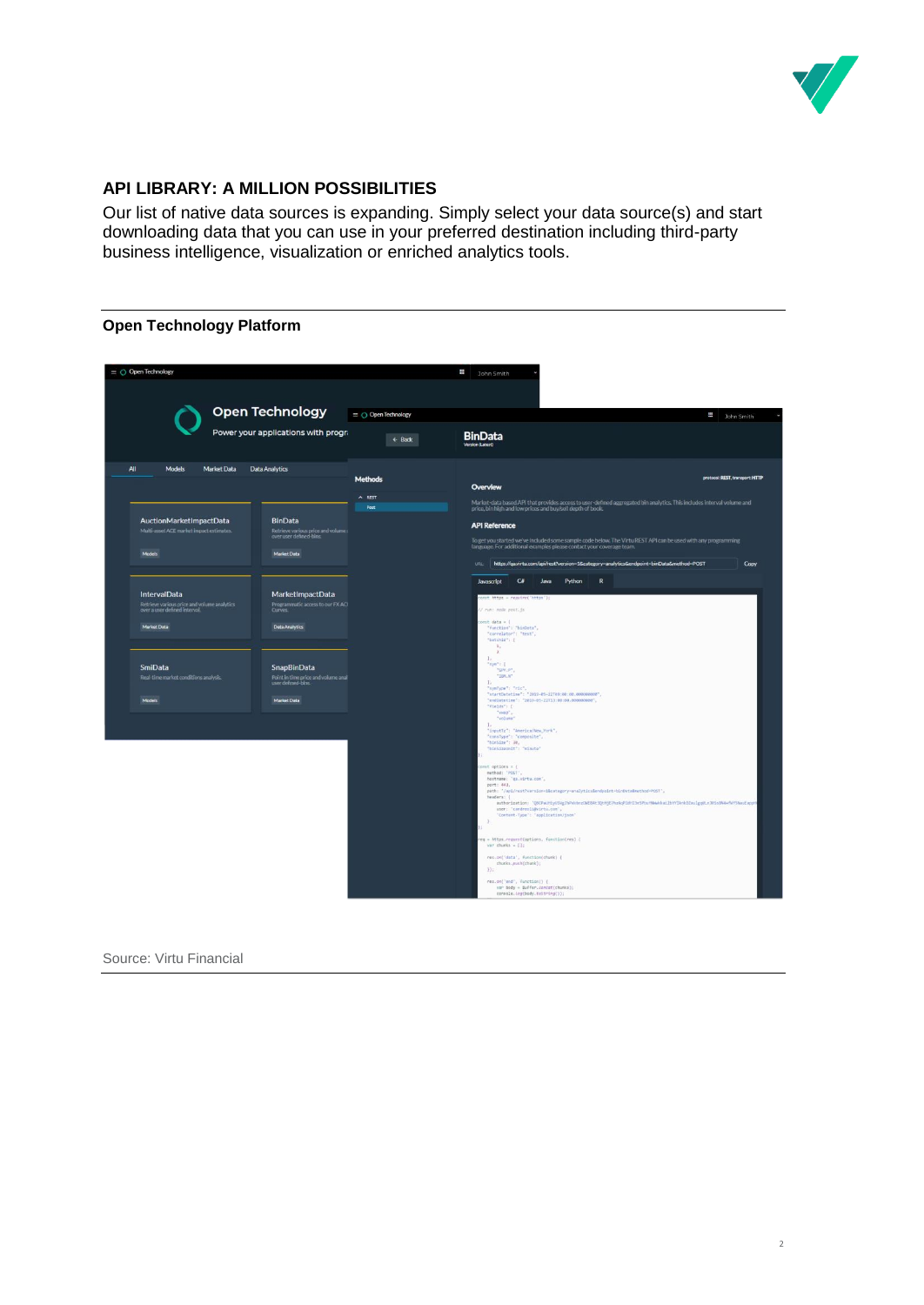

### **Current suite of APIs**

| <b>Product</b>                            | <b>Availability</b>             | <b>Description</b>                                                                                                                                                                                        |
|-------------------------------------------|---------------------------------|-----------------------------------------------------------------------------------------------------------------------------------------------------------------------------------------------------------|
| <b>Equity TCA</b>                         | $T+1$                           | Third-party OMS and EMS data is available through the Equity TCA API.<br>This includes all client benchmarks, metrics and order characteristics.                                                          |
| <b>Triton</b>                             | Real-time<br>and post-<br>trade | All trades executed through Virtu's Triton Execution Management<br>system are available as part of a real-time and post-trade API.                                                                        |
| Algo                                      | Post-trade                      | All trades executed through the Virtu algo suite are available as part of a<br>post-trade API including the child-intention flag.                                                                         |
| <b>Equity</b><br><b>Market Data</b>       | Daily                           | Stock-specific market data points including tick and quote-based pricing,<br>full-day metrics, and stock characteristics. Parameters are available to<br>handle corporate actions and holidays.           |
| <b>Futures</b><br><b>Market Data</b>      | Daily                           | Contract-specific market data points including quote-based pricing, full-<br>day metrics, and futures contract characteristics.                                                                           |
| <b>FX Market</b><br>Data                  | Daily                           | Currency pair specific market data points including mid and best price<br>points at the time of the trade.                                                                                                |
| <b>Fixed Income</b><br><b>Market Data</b> | Daily                           | Fixed income security specific market data points included bond rating<br>and other relevant metrics.                                                                                                     |
| <b>Equity ACE</b>                         | Daily                           | Virtu's industry standard Equity ACE model is available through an API<br>and can be directly integrated into other OMS/EMS platforms.                                                                    |
| <b>FX ACE</b>                             | Daily                           | Built off of a similar framework to Virtu's industry standard Equity ACE<br>model, the FX ACE model provides expected costs for various currency<br>pairs across several sizes and strategies.            |
| <b>Fixed Income</b><br><b>ACE</b>         | Daily                           | Virtu's Fixed Income ACE model provides both expected market impact<br>estimates for sovereign and corporate bonds, as well as bond liquidity<br>scores that can be used as part of regulatory reporting. |

## **Expected in 1H 2020**

| <b>Product</b>                    | Timing                      | <b>Description</b>                                                                                                                                        |
|-----------------------------------|-----------------------------|-----------------------------------------------------------------------------------------------------------------------------------------------------------|
| <b>Futures TCA</b>                | $T+1$                       | Third-party OMS and EMS data is available through the Futures TCA<br>API. This includes all client benchmarks, metrics and order<br>characteristics.      |
| <b>FX TCA</b>                     | $T+1$                       | Third-party OMS and EMS data is available through the FX TCA API.<br>This includes all client benchmarks, metrics and order characteristics.              |
| <b>Fixed</b><br><b>Income TCA</b> | $T+1$                       | Third-party OMS and EMS data is available through the Fixed Income<br>TCA API. This includes all client benchmarks, metrics and order<br>characteristics. |
| eNAV                              | Real-time and<br>post-trade | Virtu's real-time and post-trade eNAV metric for ETFs to track the real-bid<br>and offer of an ETF are available in API form.                             |